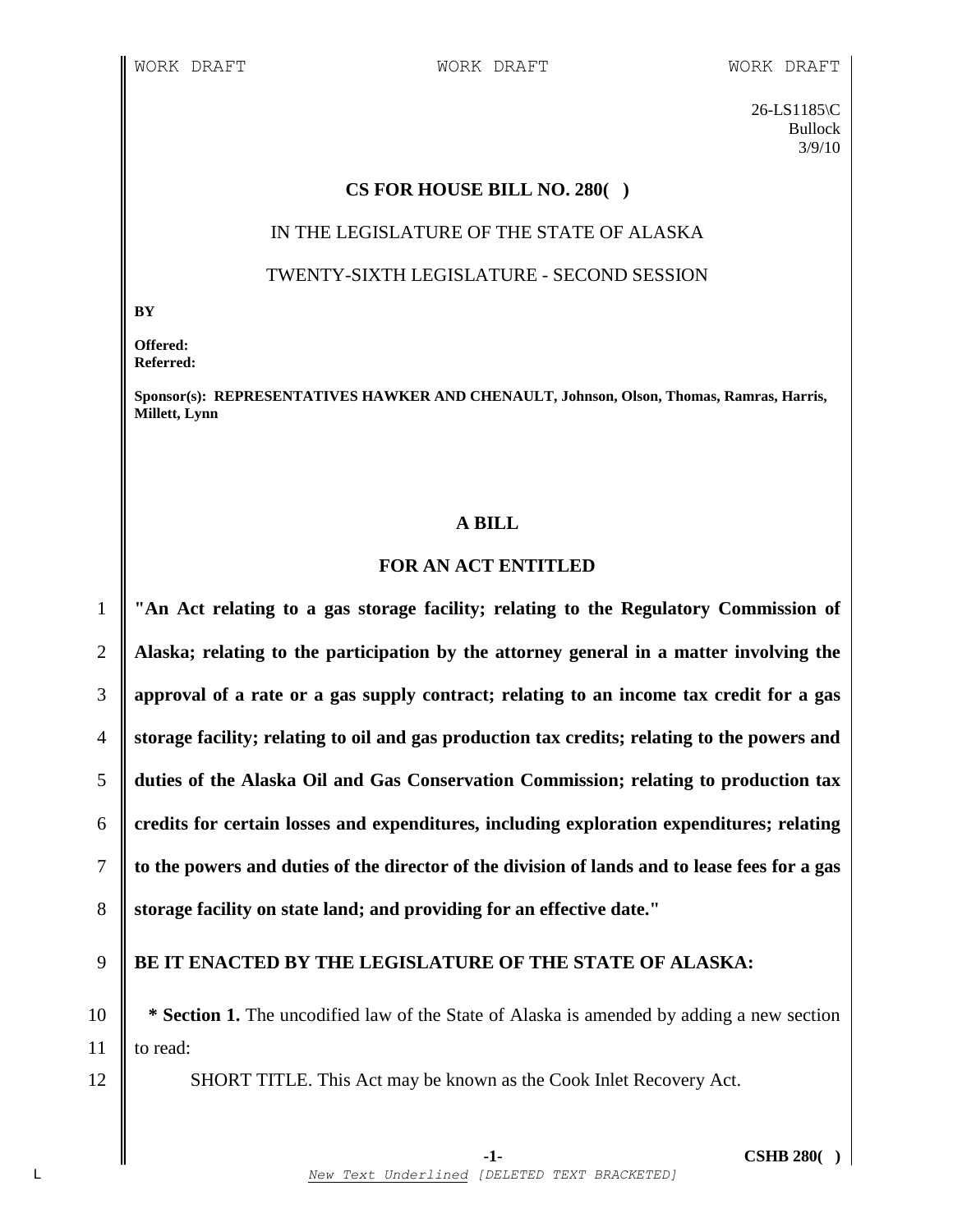<sup>1</sup> **\* Sec. 2.** AS 31.05 is amended by adding a new section to read:

2 **Sec. 31.05.032. Certification of gas storage capacity.** (a) An owner of a gas 3 Storage facility that seeks an exemption under AS 38.05.180(u) or a credit under AS 4 43.20.046 shall apply to the commission for certification of the facility's working gas 5 storage capacity and certification of the facility's gas withdrawal capability. The 6 **b** application shall be on a form prescribed by the commission.

7 (b) Within six months after receiving an application under (a) of this section, 8 **the commission shall determine and certify** 

9 (1) the working gas storage capacity of the facility on the date the 10 facility commences commercial operation rounded to the nearest 500,000,000 cubic 11 feet; and

12 || (2) whether the gas storage facility is capable of withdrawing a 13 minimum of 10,000,000 cubic feet of gas a day.

14 (c) The commission shall provide a copy of the certifications required by (b) 15 of this section to the owner of the gas storage facility that requested the certification, 16 the commissioner of natural resources, and the commissioner of revenue.

 (d) If a gas storage facility ceases commercial operation, an owner of the gas storage facility shall give written notice to the commission that commercial operation has ceased. The notice must be filed with the commission before April 1 of the year immediately following the year in which the gas storage facility ceases commercial 21 | operation.

22  $\parallel$  (e) In this section,

23 (1) "ceases commercial operation" means that the gas storage facility **fails to inject or withdraw more than 100,000,000 cubic feet of gas during a calendar**  year following the year in which a gas storage facility commences commercial **operation**;

27 (2) "commences commercial operation" means the first injection of 28 non-native gas into a gas storage facility for purposes other than testing;

29 (3) "cushion gas" means native and non-native gas in a gas storage 30 facility that is needed to pressurize the facility and that allows the facility to function;

31 (4) "gas storage facility" means a tank or a depleted or nearly depleted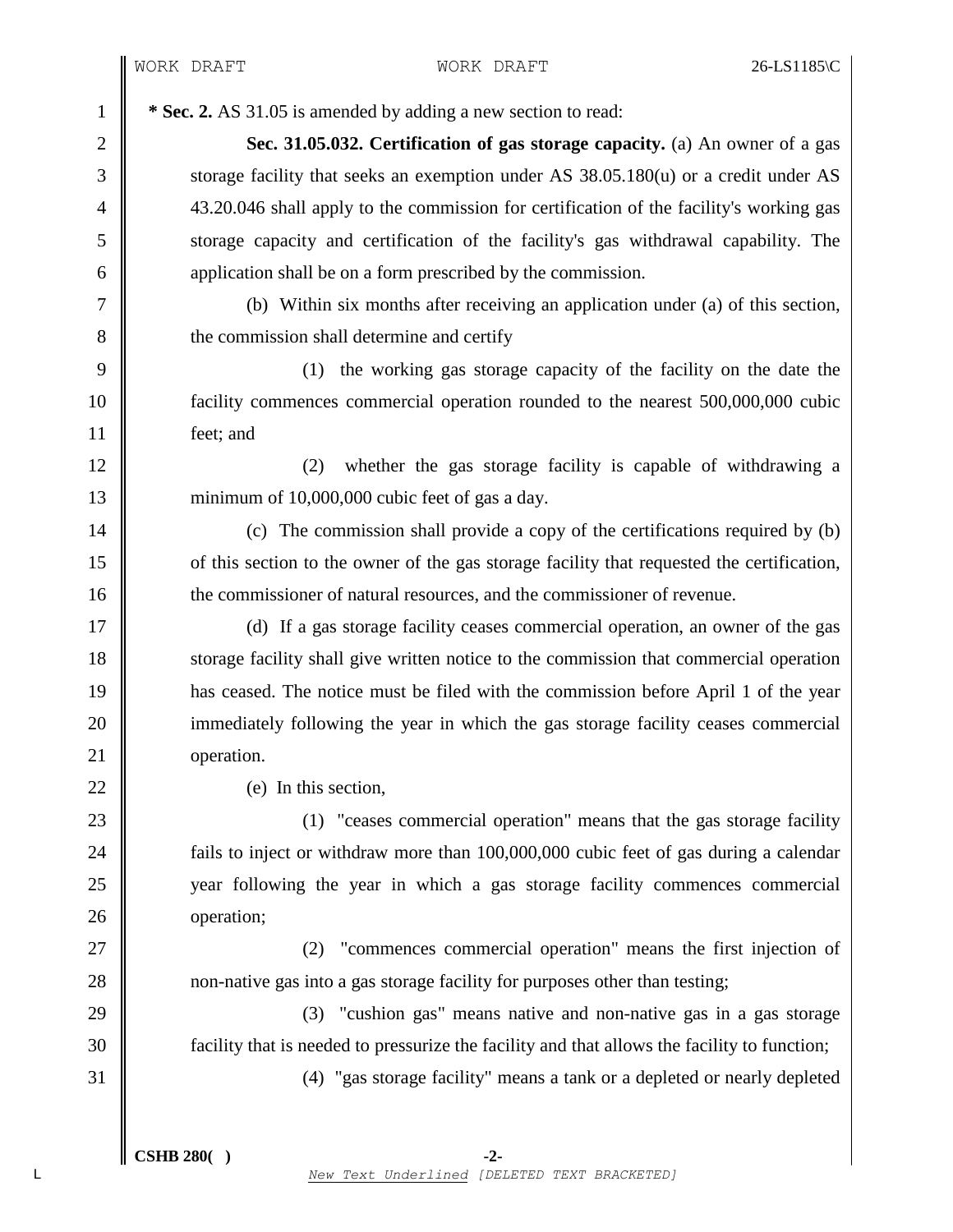1 reservoir or pool in the state that is available for the storage of gas; 2 || (5) "native gas" means gas in a gas storage facility that was not 3 injected; 4 (6) "non-native gas" means gas that is produced elsewhere and injected 5 into a gas storage facility; 6 (7) "pool" has the meaning given in AS 31.05.170; 7 (8) "working gas storage capacity" means the maximum volume of 8 non-native gas a gas storage facility may safely contain without creating or causing 9 waste; the maximum volume of non-native gas does not include the volume of cushion 10 gas present or the volume required for proper functioning of the gas storage facility at 11 **the working gas storage capacity certified under (b)** of this section. 12 **\* Sec. 3.** AS 38.05.035(a) is amended to read: 13 (a) The director shall 14 || (1) have general charge and supervision of the division and may 15 exercise the powers specifically delegated to the director; the director may employ and 16 fix the compensation of assistants and employees necessary for the operations of the 17 division; the director is the certifying officer of the division, with the consent of the 18 commissioner, and may approve vouchers for disbursements of money appropriated to 19 **the division**; 20 || (2) manage, inspect, and control state land and improvements on it 21 **belonging to the state and under the jurisdiction of the division;** 22 || (3) execute laws, rules, regulations, and orders adopted by the 23 **commissioner**; 24 (4) prescribe application procedures and practices for the sale, lease, or 25 other disposition of available land, resources, property, or interest in them; 26 (5) prescribe fees or service charges, with the consent of the 27 **commissioner**, for any public service rendered; 28 (6) under the conditions and limitations imposed by law and the 29 commissioner, issue deeds, leases, or other conveyances disposing of available land, 30 Sommary resources, property, or any interests in them; 31 (7) have jurisdiction over state land, except that land acquired by the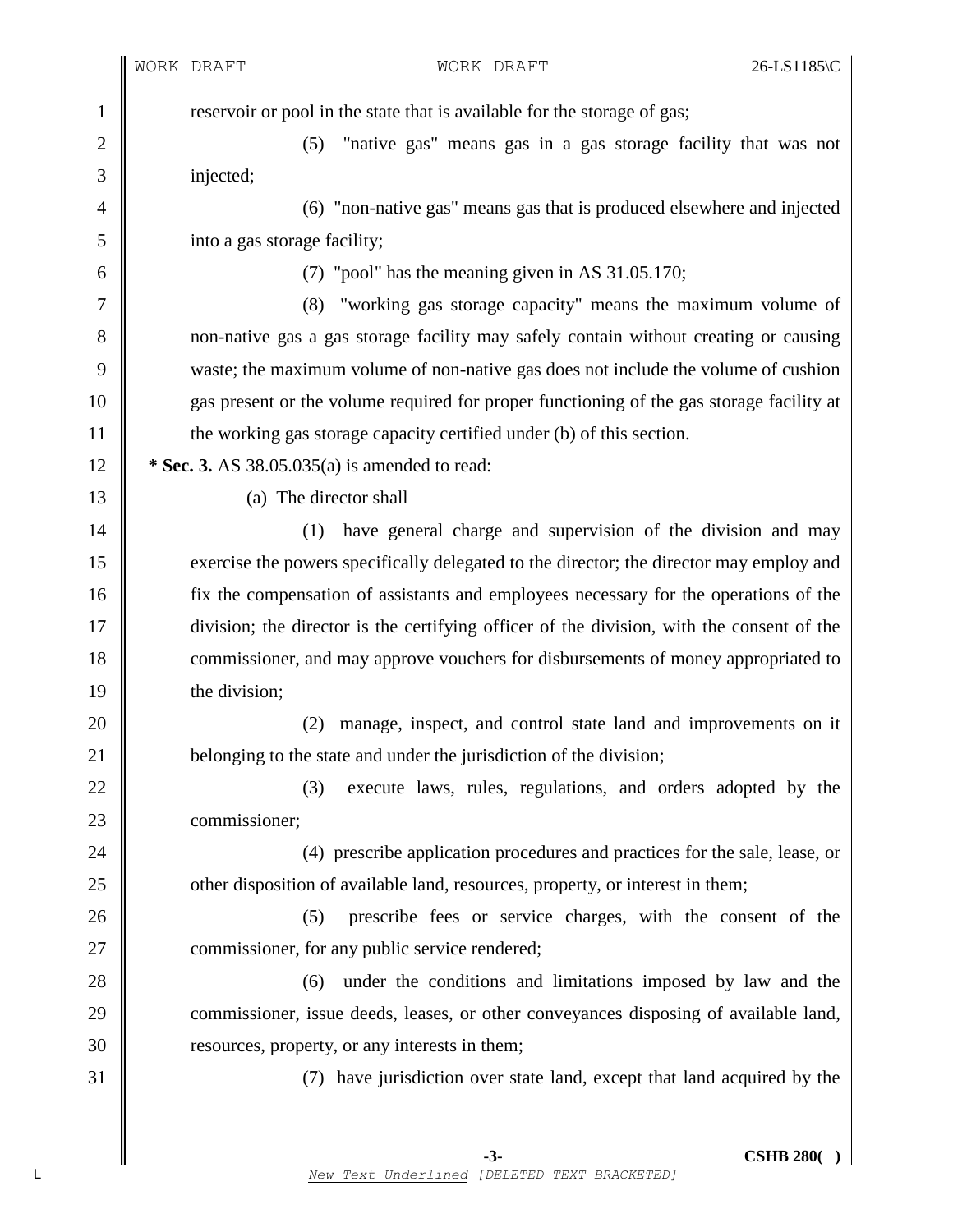Alaska World War II Veterans Board and the Agricultural Loan Board or the **departments** or agencies succeeding to their respective functions through foreclosure 3 or default; to this end, the director possesses the powers and, with the approval of the commissioner, shall perform the duties necessary to protect the state's rights and interest in state land, including the taking of all necessary action to protect and enforce  $\begin{array}{c|c}\n6 & \text{the state's contractual or other property rights;}\n\end{array}$  (8) maintain the records the commissioner considers necessary, 8 administer oaths, and do all things incidental to the authority imposed; the following records and files shall be kept confidential upon request of the person supplying the information: 11 || (A) the name of the person nominating or applying for the sale, **lease, or other disposal of land by competitive bidding;**  (B) before the announced time of opening, the names of the **bidders** and the amounts of the bids; (C) all geological, geophysical, and engineering data supplied, whether or not concerned with the extraction or development of natural **resources**; (D) except as provided in AS 38.05.036, cost data and financial information submitted in support of applications, bonds, leases, and similar 20 l items; 21 || (E) applications for rights-of-way or easements; 22 (F) requests for information or applications by public agencies **for land that is being considered for use for a public purpose;** 24 || (9) account for the fees, licenses, taxes, or other money received in the **a**dministration of this chapter including the sale or leasing of land, identify their 26 Source, and promptly transmit them to the proper fiscal department after crediting **them** to the proper fund; receipts from land application filing fees and charges for 28 copies of maps and records shall be deposited immediately in the general fund of the 29 State by the director;  $\parallel$  (10) select and employ or obtain at reasonable compensation cadastral, appraisal, or other professional personnel the director considers necessary for the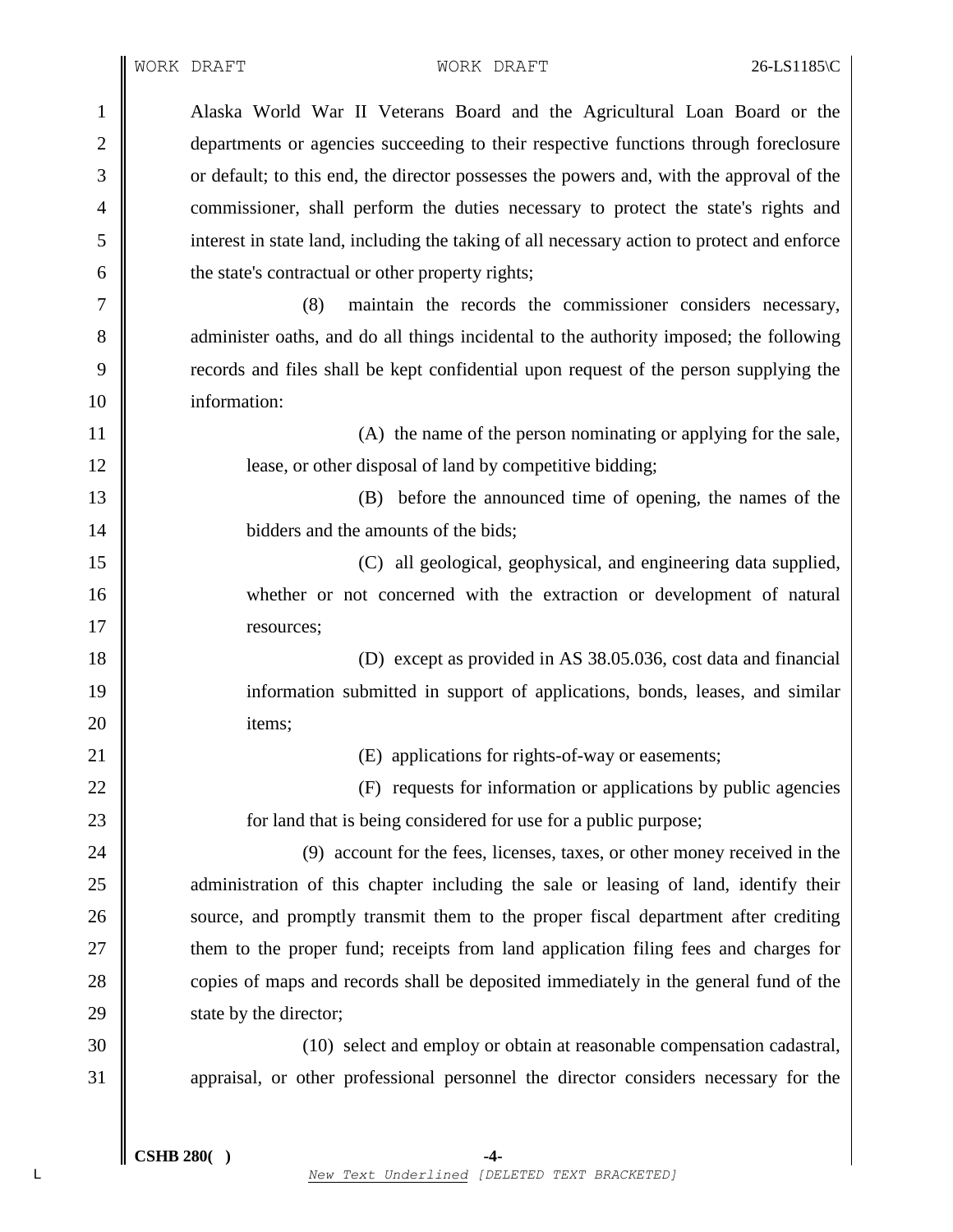1 | proper operation of the division;

2  $\parallel$  (11) be the certifying agent of the state to select, accept, and secure by whatever action is necessary in the name of the state, by deed, sale, gift, devise, 4 judgment, operation of law, or other means any land, of whatever nature or interest, available to the state; and be the certifying agent of the state, to select, accept, or 6 secure by whatever action is necessary in the name of the state any land, or title or interest to land available, granted, or subject to being transferred to the state for any 8 || purpose;

 (12) on request, furnish records, files, and other information related to the administration of AS 38.05.180 to the Department of Revenue for use in forecasting state revenue under or administering AS 43.55, whether or not those records, files, and other information are required to be kept confidential under (8) of 13 this subsection; in the case of records, files, or other information required to be kept **confidential under (8) of this subsection, the Department of Revenue shall maintain**  the confidentiality that the Department of Natural Resources is required to extend to records, files, and other information under (8) of this subsection**;**

 **(13) when reasonably possible, give priority to and expedite the processing of an application for a lease or assignment of a lease of state land for development and operation of a gas storage facility, for a right-of-way to a gas storage facility, for a change to the allocation of production within a unit, and for a permit necessary for the operation of a gas storage facility; in this paragraph, "gas storage facility" has the meaning given in AS 31.05.032**.

**\*** Sec. 4. AS 38.05.180(u) is amended to read:

24 (u) To avoid waste or to promote conservation of natural resources, the commissioner may authorize the subsurface storage of oil or gas**,** whether or not 26 produced from state land, in land leased or subject to lease under this section. This **a**uthorization may provide for the payment of a storage fee or rental on the stored oil 28 or gas, or, instead of the fee or rental, for a royalty other than that prescribed in the lease when the stored oil or gas is produced in conjunction with oil or gas not previously produced. A lease on which storage is so authorized shall be extended at **least for the period of storage and so long thereafter as oil or gas not previously**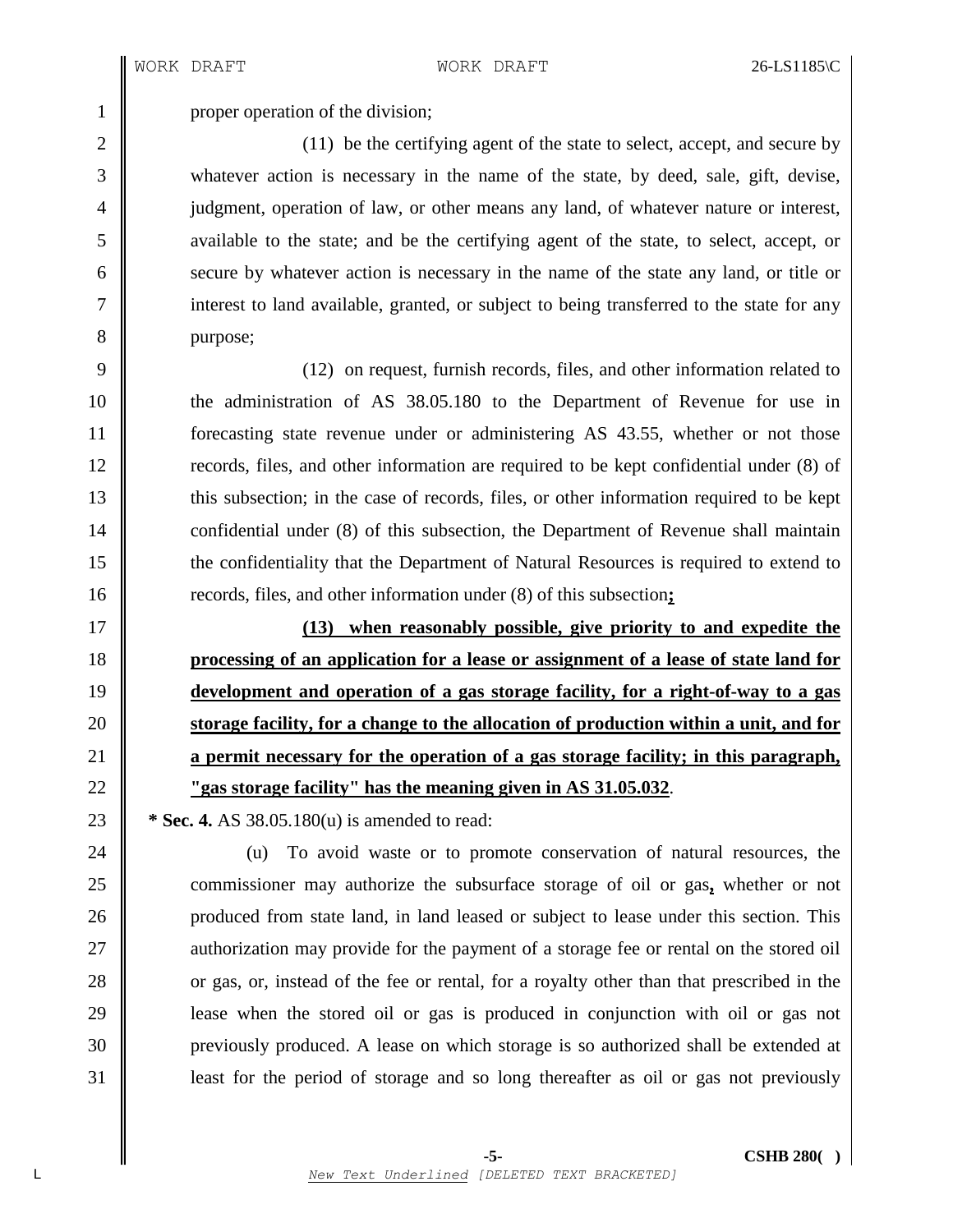produced is produced in paying quantities. **Notwithstanding the authorization for payments under this subsection, when requested by a lessee, the commissioner shall exempt a gas storage facility that qualifies for a tax credit under AS 43.20.046 from any payment described in this subsection for the periods described in this subsection. The exemption is available for the calendar year in which the facility commences commercial operation and for each of the nine calendar years immediately following the first year of commercial operation; however, an exemption is not applicable for the calendar year after the facility ceases commercial operation or for any subsequent calendar year. The lessee shall provide the commissioner with any information the commissioner requests to determine if the exemption applies. The information related to state land leased for a gas storage facility under this subsection is public information and may be furnished to the Regulatory Commission of Alaska. On request, the commissioner shall provide the name of each person using state land leased for a gas storage facility under this chapter, the years for which an exemption was granted, and the amount of the exemption. Gas withdrawn from a gas storage facility is considered to be non-native gas and is not considered to be produced and subject to royalty until all non-native gas injected into the gas storage facility has been withdrawn from the gas storage facility. A person receiving an exemption for a payment under this section that contracts to store gas for a utility regulated under AS 42.05 shall reduce the storage price to reflect the value of the exemption. In this subsection, "ceases commercial operation," "commences commercial operation," "gas storage facility," and "non-native gas" have the meanings given in AS 31.05.032.**

 **\* Sec. 5.** AS 42.05.141 is amended by adding a new subsection to read:

26 (d) When considering whether the approval of a rate or a gas supply contract **proposed by a utility to provide a reliable supply of gas for a reasonable price is in the public interest, the commission shall** 

29  $\parallel$  (1) recognize the public benefits of allowing a utility to negotiate different pricing mechanisms with different gas suppliers and to maintain a diversified portfolio of gas supply contracts to protect customers from the risks of inadequate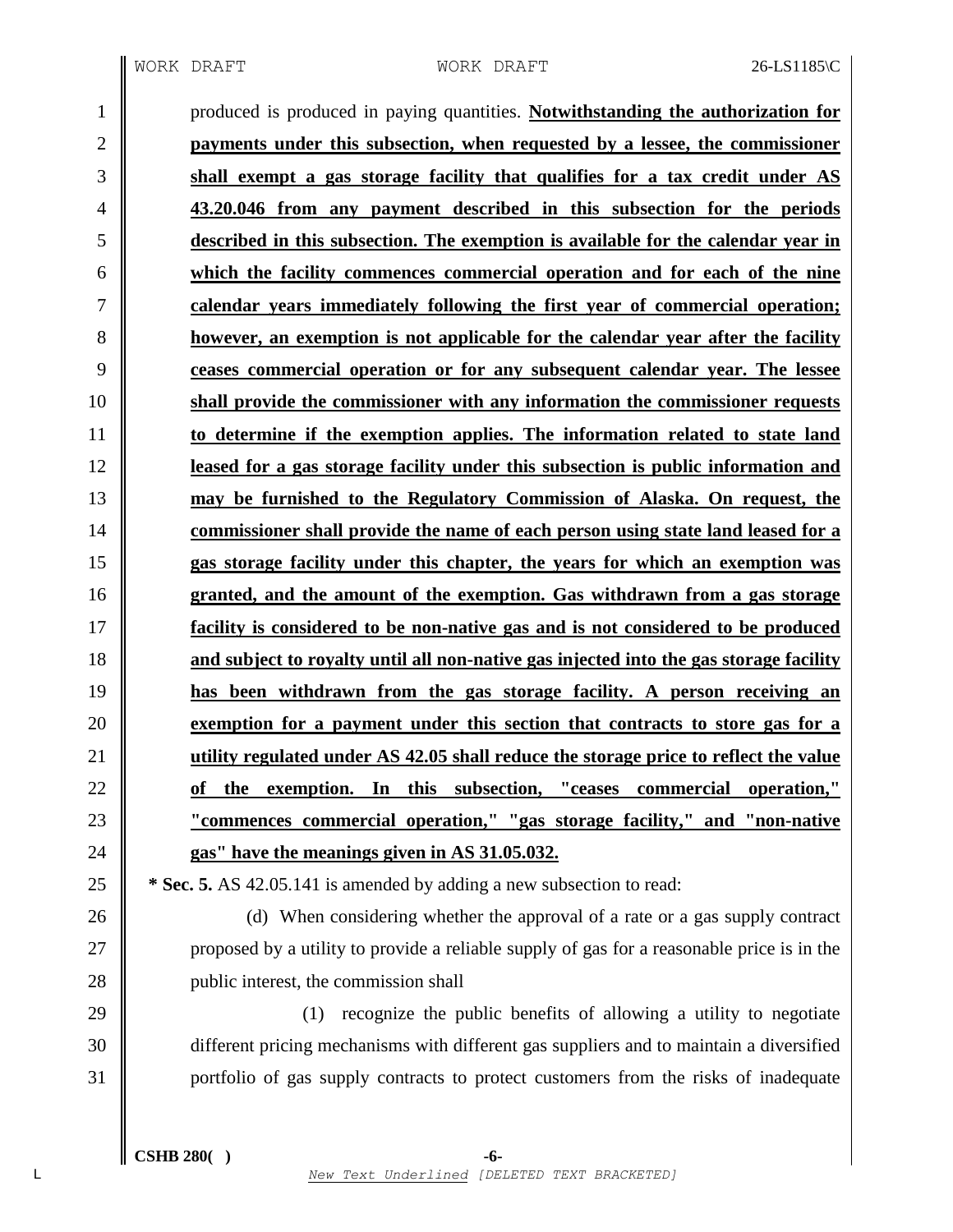1 supply or excessive cost that may arise from a single pricing mechanism; and 2 (2) consider whether a utility could meet its responsibility to the public 3 in a timely manner and without undue risk to the public if the commission fails to 4 approve a rate or a gas supply contract proposed by the utility. 5 **\* Sec. 6.** AS 42.05.381 is amended by adding a new subsection to read: 6 (k) The cost to the utility of storing gas in a gas storage facility that is allowed 7 in determining a just and reasonable rate shall reflect the reduction in cost attributable 8 to any exemption from a payment due under AS 38.05.180(u) and the value of a tax 9 credit that the owner of the gas storage facility received under AS 43.20.046. The 10 commission may request the (1) commissioner of natural resources to report the value 11 of the exemption from a payment due under AS 38.05.180(u) that the gas storage 12 facility received; and (2) commissioner of revenue to report information on the 13 mount of tax credits claimed under AS 43.20.046 for the gas storage facility. In this 14 Subsection, "gas storage facility" has the meaning given in AS 31.05.032. 15 **\*** Sec. 7. AS 42.05.990(4) is amended to read: 16 (4) "public utility" or "utility" includes every corporation whether 17 public, cooperative, or otherwise, company, individual, or association of individuals, 18 their lessees, trustees, or receivers appointed by a court, that owns, operates, manages, 19 or controls any plant, pipeline, or system for 20 (A) furnishing, by generation, transmission, or distribution, 21 **electrical service to the public for compensation;** 22 (B) furnishing telecommunications service to the public for 23 **compensation**; 24 **(C)** furnishing water, steam, or sewer service to the public for 25 **compensation**; 26 (D) furnishing by transmission or distribution of natural or 27 manufactured gas to the public for compensation; 28 (E) furnishing for distribution or by distribution petroleum or 29 petroleum products to the public for compensation when the consumer has no 30 determative in the choice of supplier of a comparable product and service at an 31 equal or lesser price;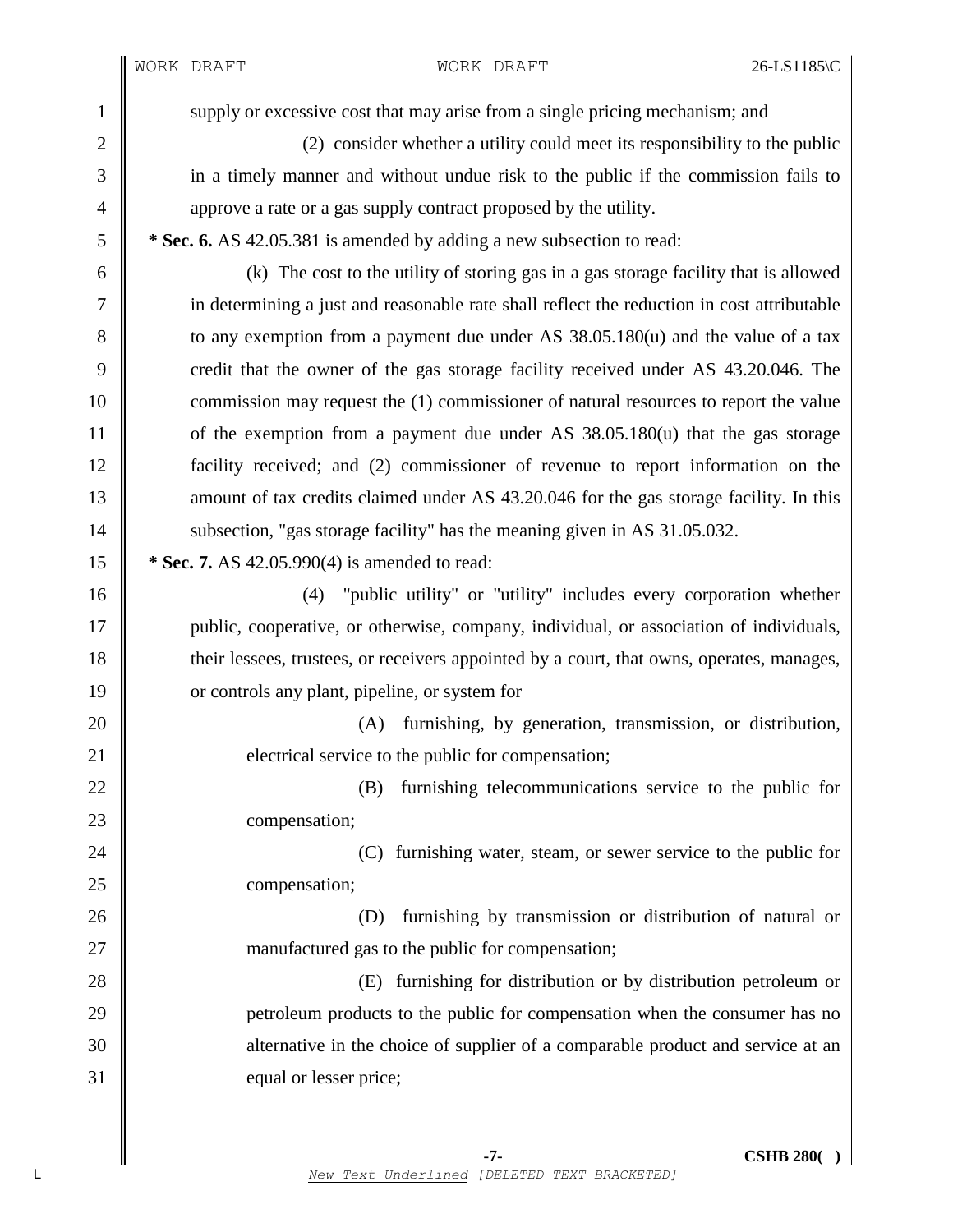|              | WORK DRAFT                                                                             | WORK DRAFT                                                                              | 26-LS1185\C |
|--------------|----------------------------------------------------------------------------------------|-----------------------------------------------------------------------------------------|-------------|
| $\mathbf{1}$ | (F)                                                                                    | furnishing collection and disposal service of garbage,                                  |             |
| 2            |                                                                                        | refuse, trash, or other waste material to the public for compensation:                  |             |
| 3            |                                                                                        | (G) furnishing the service of natural gas storage to the                                |             |
| 4            | public for compensation;                                                               |                                                                                         |             |
| 5            |                                                                                        | * Sec. 8. AS 42.05.990 is amended by adding new paragraphs to read:                     |             |
| 6            |                                                                                        | (9) "natural gas storage facility" means a facility that receives natural               |             |
| 7            | gas volumes from customers, holds the gas volumes in a reservoir, and delivers the gas |                                                                                         |             |
| 8            |                                                                                        | volumes to the customer; in this paragraph, "facility" includes                         |             |
| 9            |                                                                                        | (A) all parts of the facility from the point at which the natural                       |             |
| 10           | gas volumes are received by the facility from the customer to the point at             |                                                                                         |             |
| 11           |                                                                                        | which the natural gas volumes are delivered by the facility to the customer;            |             |
| 12           |                                                                                        | (B) a facility consisting of a reservoir, either underground or                         |             |
| 13           |                                                                                        | aboveground, and one or more of the following components of the facility:               |             |
| 14           |                                                                                        | $(i)$ pipe;                                                                             |             |
| 15           |                                                                                        | (ii) compressor stations;                                                               |             |
| 16           |                                                                                        | (iii) station equipment;                                                                |             |
| 17           |                                                                                        | (iv) injection and extraction wells;                                                    |             |
| 18           |                                                                                        | on-site or remote monitoring, supervision, and<br>(v)                                   |             |
| 19           | control facilities;                                                                    |                                                                                         |             |
| 20           |                                                                                        | (vi) gas processing plants, treaters, and separators;                                   |             |
| 21           |                                                                                        | (vii) other equipment necessary to receive, place into                                  |             |
| 22           |                                                                                        | the reservoir, monitor, remove from the reservoir, process, and deliver                 |             |
| 23           | natural gas;                                                                           |                                                                                         |             |
| 24           |                                                                                        | (10) "service of natural gas storage" means the operation of a natural                  |             |
| 25           |                                                                                        | gas storage facility primarily or exclusively for the benefit of third-party customers, |             |
| 26           |                                                                                        | and not for the benefit of the owner, operator, or manager of the natural gas storage   |             |
| 27           |                                                                                        | facility; "service of natural gas storage" does not include the storage of natural gas  |             |
| 28           |                                                                                        | (A) owned by or contractually obligated to the owner, operator,                         |             |
| 29           |                                                                                        | or manager of the natural gas storage facility;                                         |             |
| 30           |                                                                                        | (B) that is incidental to the production or sale of natural gas to                      |             |
| 31           | one or more third-party customers; or                                                  |                                                                                         |             |
|              |                                                                                        |                                                                                         |             |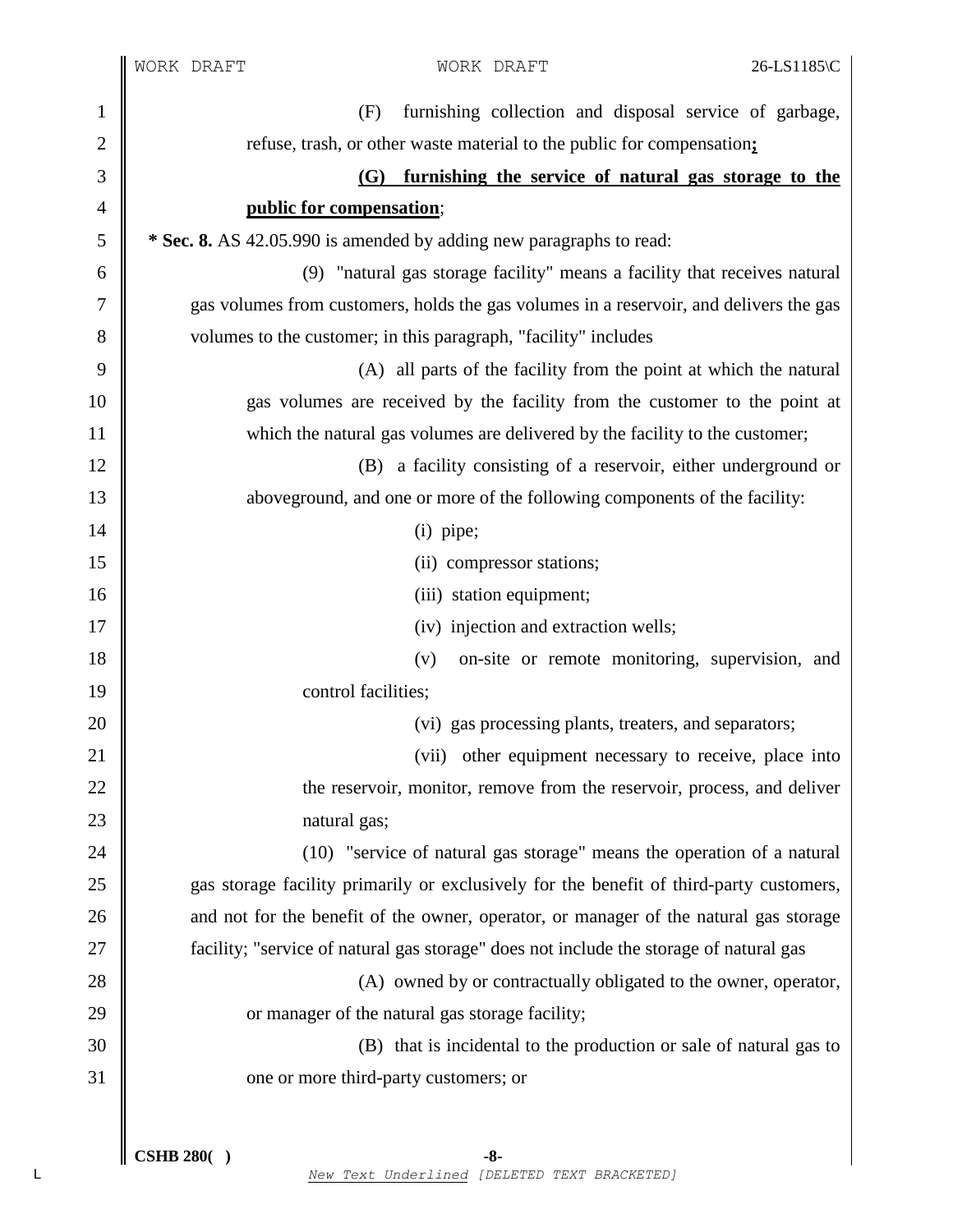I  $\mathbb I$ 

| $\mathbf{1}$     | (C) for which the price of storage is not separately itemized.                             |  |  |
|------------------|--------------------------------------------------------------------------------------------|--|--|
| $\sqrt{2}$       | * Sec. 9. AS 43.05.230 is amended by adding a new subsection to read:                      |  |  |
| 3                | The name of each person claiming a credit and the amount of credit<br>(i)                  |  |  |
| $\overline{4}$   | claimed by that person under AS 43.20.046 is public information. The commissioner          |  |  |
| 5                | shall furnish the information to the Regulatory Commission of Alaska on request.           |  |  |
| $\boldsymbol{6}$ | * Sec. 10. AS 43.20 is amended by adding a new section to article 1 to read:               |  |  |
| $\boldsymbol{7}$ | Sec. 43.20.046. Gas storage facility tax credit. (a) A person that is an owner             |  |  |
| $8\,$            | of a gas storage facility described in (b) of this section that commences commercial       |  |  |
| 9                | operation after December 31, 2010, and before January 1, 2016, may apply for a             |  |  |
| 10               | refundable credit against a tax liability that may be imposed on the person under this     |  |  |
| 11               | chapter for the taxable year in which the gas storage facility commences commercial        |  |  |
| 12               | operation. The tax credit under this section shall be an amount equal to \$1.50 for each   |  |  |
| 13               | 1,000 cubic feet of working gas storage capacity that is certified under AS 31.05.032      |  |  |
| 14               | less any amount of credit received under this section taken in earlier tax years for that  |  |  |
| 15               | capacity. The total amount of the credit that may be received for a single gas storage     |  |  |
| 16               | facility under this section may not exceed \$15,000,000. The tax credit in this section is |  |  |
| 17               | in addition to any other credit under this chapter for which the person is eligible.       |  |  |
| 18               | (b) A gas storage facility qualifying for the credit in this section                       |  |  |
| 19               | (1) must have a working gas storage capacity of at least 500,000,000                       |  |  |
| 20               | cubic feet of gas other than cushion gas;                                                  |  |  |
| 21               | $(2)$ must have a minimum withdrawal capability of 10,000,000 cubic                        |  |  |
| 22               | feet a day as certified by the Alaska Oil and Gas Conservation Commission under AS         |  |  |
| 23               | 31.05.032;                                                                                 |  |  |
| 24               | must not have been in operation as a gas storage facility before<br>(3)                    |  |  |
| 25               | January 1, 2011;                                                                           |  |  |
| 26               | (4) must be available for the storage of gas that is owned by a utility                    |  |  |
| 27               | regulated under AS 42.05; and                                                              |  |  |
| 28               | (5) if located on state land and leased or subject to a lease under AS                     |  |  |
| 29               | 38.05.180, must be in compliance with the terms of the lease.                              |  |  |
| 30               | (c) To claim the credit, the person shall submit to the department a copy of the           |  |  |
| 31               | certification of working gas storage capacity and withdrawal capability issued under       |  |  |
|                  |                                                                                            |  |  |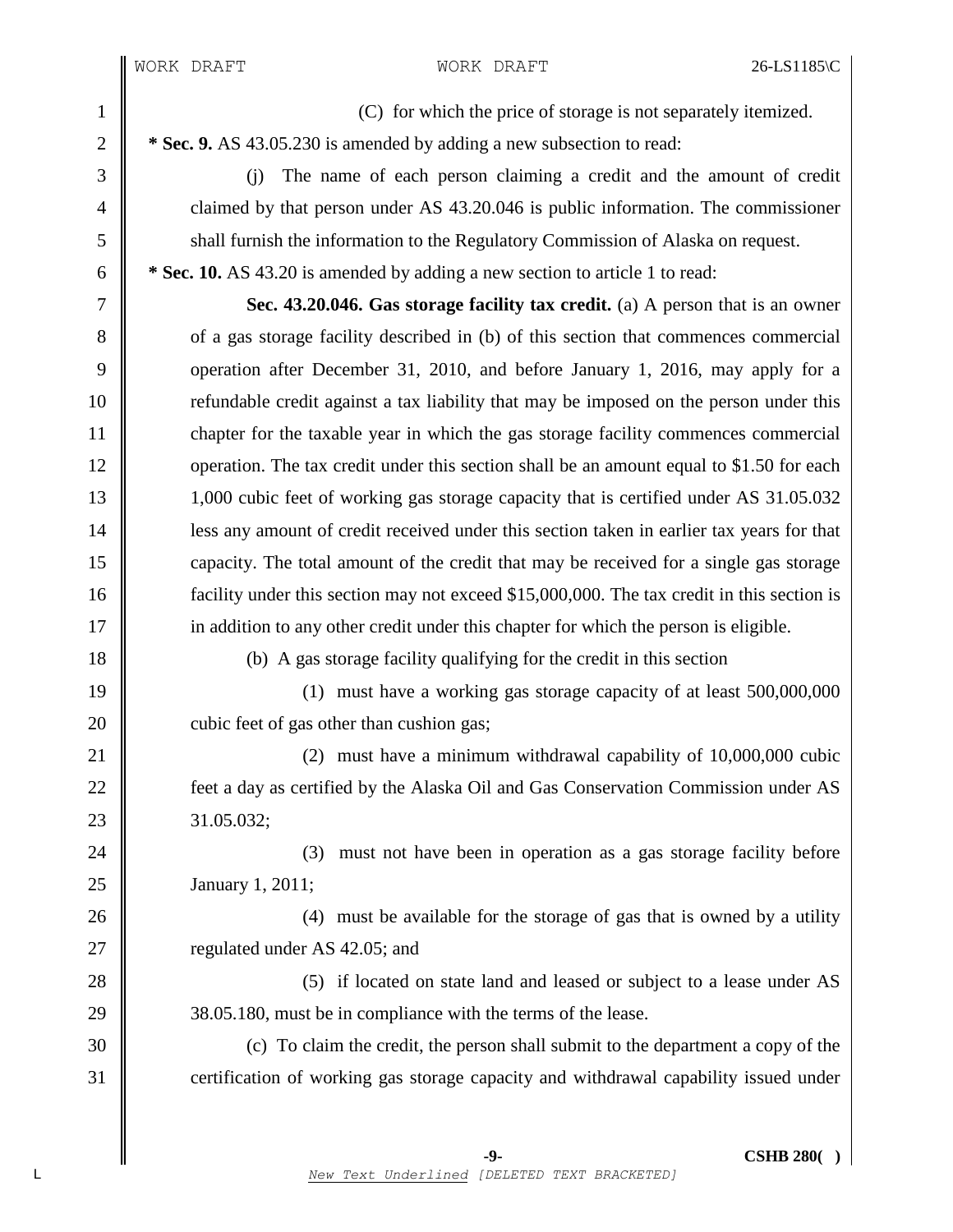WORK DRAFT WORK DRAFT 26-LS1185\C

1 AS 31.05.032, the date that the gas storage facility commenced commercial operation, 2  $\parallel$  and other information required by the department. A person applying the credit against 3 a liability under this chapter shall claim the credit on the person's return.

4 (d) A person entitled to a tax credit under this section that is greater than the 5 person's tax liability under this chapter may request a refund in the amount of the 6 unused portion of the tax credit.

7 (e) The department may use available money in the oil and gas tax credit fund 8 Subset 8 established in AS 43.55.028 to make the refund applied for under (d) of this section in 9 whole or in part if the department finds that (1) the claimant does not have an 10 outstanding liability to the state for unpaid delinquent taxes under this title; and (2) 11 after application of all available tax credits, the claimant's total tax liability under this 12 chapter for any taxable year ending before the date of the refund claim is zero. In this 13 subsection, "unpaid delinquent tax" means an amount of tax for which the department 14 **has issued an assessment that has not been paid and, if contested, has not been finally** 15 **leap 15** resolved in the taxpayer's favor.

16 (f) For the purpose of determining the amount of the credit under this section, 17 the working gas storage capacity on which the credit is based shall be the capacity 18 certified by the Alaska Oil and Gas Conservation Commission under AS 31.05.032.

19  $\parallel$  (g) A person may not receive a credit under this section for the acquisition of a 20 gas storage facility for which a credit has been granted under this section.

21 (h) If the gas storage facility for which a credit was received under this section 22 **ceases commercial operation during the nine calendar years immediately following the** 23 calendar year in which the gas storage facility commences commercial operation, the 24  $\parallel$  tax liability under this chapter of the person who claimed the credit shall be increased. 25 The amount of the increase in tax liability

26 (1) shall be determined and assessed for the taxable year in which the 27 gas storage facility ceases commercial operation, regardless of whether the gas storage 28 **facility subsequently resumes commercial operation; and** 

29  $\parallel$  (2) is equal to the total amount of the credit taken multiplied by a 30 fraction, the numerator of which is the difference between 10 and the number of 31 calendar years for which the gas storage facility was eligible for a tax credit under this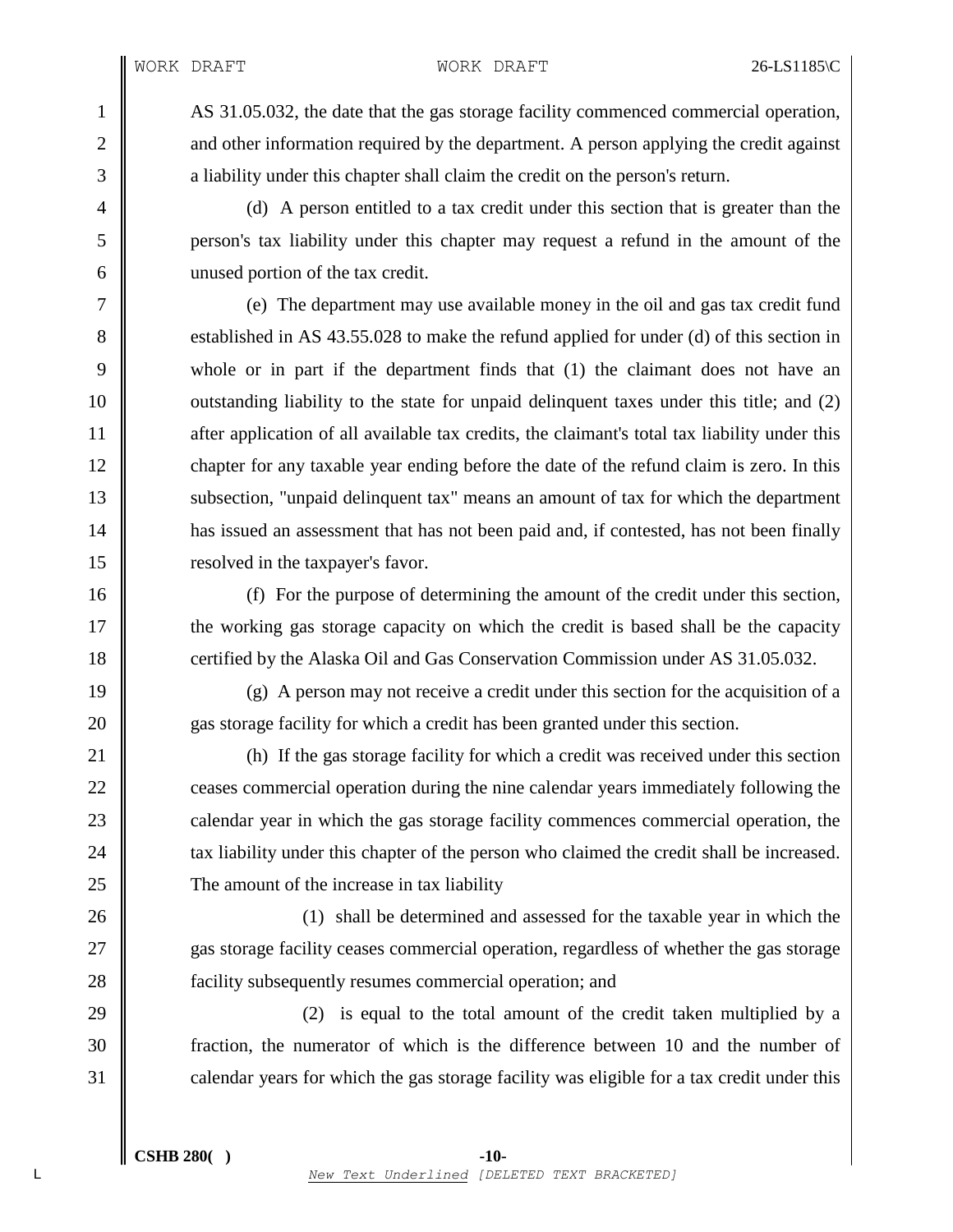1 Section and the denominator of which is 10.

2 (i) The issuance of a refund under this section does not limit the department's 3 ability to later audit or adjust the claim if the department determines, as a result of the 4 audit, that the person that claimed the credit was not entitled to the amount of the 5 credit. The tax liability of the person receiving the credit under this chapter is 6 increased by the amount of the credit that exceeds that to which the person was 7 entitled. If the tax liability is increased under this subsection, the increase bears 8 interest under AS 43.05.225 from the date the refund was issued.

 (j) A person claiming a tax credit under this section shall, when contracting with a utility regulated under AS 42.05 to store the utility's gas, reduce the price it would otherwise charge the utility to reflect the value of any tax credits received under 12 | this section.

 (k) A person claiming a tax credit under this section for a gas storage facility **that ceases commercial operation within nine calendar years immediately following**  the calendar year in which the gas storage facility commences commercial operation 16 shall notify the department in writing of the date the gas storage facility ceased **commercial operation.** The notice must be filed with the return for the taxable year in which the gas storage facility ceases commercial operation.

19 (*l*) A refund under this section does not bear interest.

20 (m) In this section, "ceases commercial operation," "commences commercial 21 operation," "gas storage facility," and "working gas storage capacity" have the 22 meanings given in AS 31.05.032.

23 **\*** Sec. 11. AS 43.55.011(m) is amended to read:

24 (m) Notwithstanding any contrary provision of AS 38.05.180(i), AS 25 41.09.010, AS 43.55.024, or 43.55.025, the department shall provide by regulation a 26 method to ensure that, for a calendar year for which a producer's tax liability is limited 27 by (j), (k), or (o) of this section, tax credits **based on a lease expenditure incurred** 28 **before January 1, 2011, that are** otherwise available under AS 38.05.180(i), AS 29  $\parallel$  41.09.010, AS 43.55.024, or 43.55.025 and allocated to gas subject to the limitations  $30 \parallel$  in (j), (k), and (o) of this section are accounted for as though the credits had been 31 applied first against a tax liability calculated without regard to the limitations under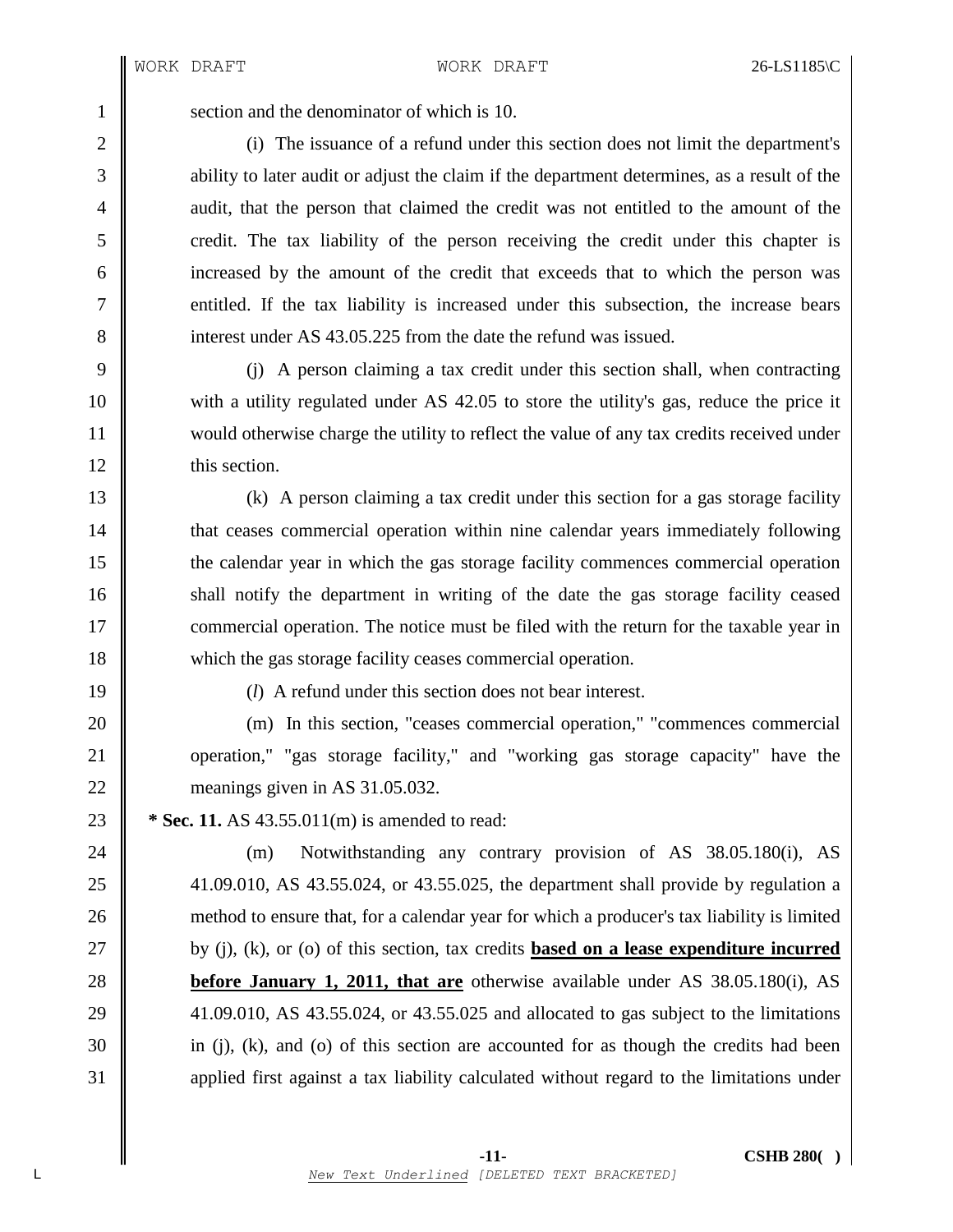#### WORK DRAFT 26-LS1185\C

1 (j), (k), and (o) of this section so as to reduce the tax liability to the maximum amount 2 provided for under (j) or (o) of this section for the production of gas or (k) of this 3 Superior Section for the production of oil. The regulation must provide for a reasonable method 4 to allocate tax credits to gas subject to (j) and (o) of this section. Only the amount of a 5 tax credit remaining after the accounting provided for under this subsection may be 6 used for a later calendar year, transferred to another person, or applied against a tax 7 | levied on the production of oil or gas not subject to (j), (k), or (o) of this section to the 8 **S** extent otherwise allowed.

9 **\* Sec. 12.** AS 43.55.020 is amended by adding a new subsection to read:

 (i) Cushion gas in a gas storage facility is not considered to be gas used in the 11 operation of a lease or property or gas used for repressuring as described in (e) of this 12 Section. Gas withdrawn from a gas storage facility is considered to be non-native gas until all non-native gas injected into the gas storage facility has been withdrawn from 14 the gas storage facility. Non-native gas withdrawn from a gas storage facility is not considered to be gas produced for the purposes of AS 43.55.011 - 43.55.180. Gas withdrawn from a gas storage facility after all non-native gas previously injected into the gas storage facility has been withdrawn is gas considered to be produced from the **lease or property for the purposes of AS 43.55.011 - 43.55.180.** In this subsection, "gas storage facility," "native gas," and "non-native gas" have the meanings given in 20 AS 31.05.032.

21 **\* Sec. 13.** AS 43.55.023(a) is amended to read:

22  $\parallel$  (a) A producer or explorer may take a tax credit for a qualified capital 23 expenditure as follows:

 $\parallel$  (1) notwithstanding that a qualified capital expenditure may be a deductible lease expenditure for purposes of calculating the production tax value of oil  $\parallel$  and gas under AS 43.55.160(a), unless a credit for that expenditure is taken under AS 38.05.180(i), AS 41.09.010, AS 43.20.043, or AS 43.55.025, a producer or explorer 28 that incurs a qualified capital expenditure may also elect to apply a tax credit against a  $\parallel$  tax levied by AS 43.55.011(e) in the amount of 20 percent of that expenditure; the full **amount of the credit for a qualified capital expenditure incurred in the Cook Inlet sedimentary basin after December 31, 2010, may be applied for a single**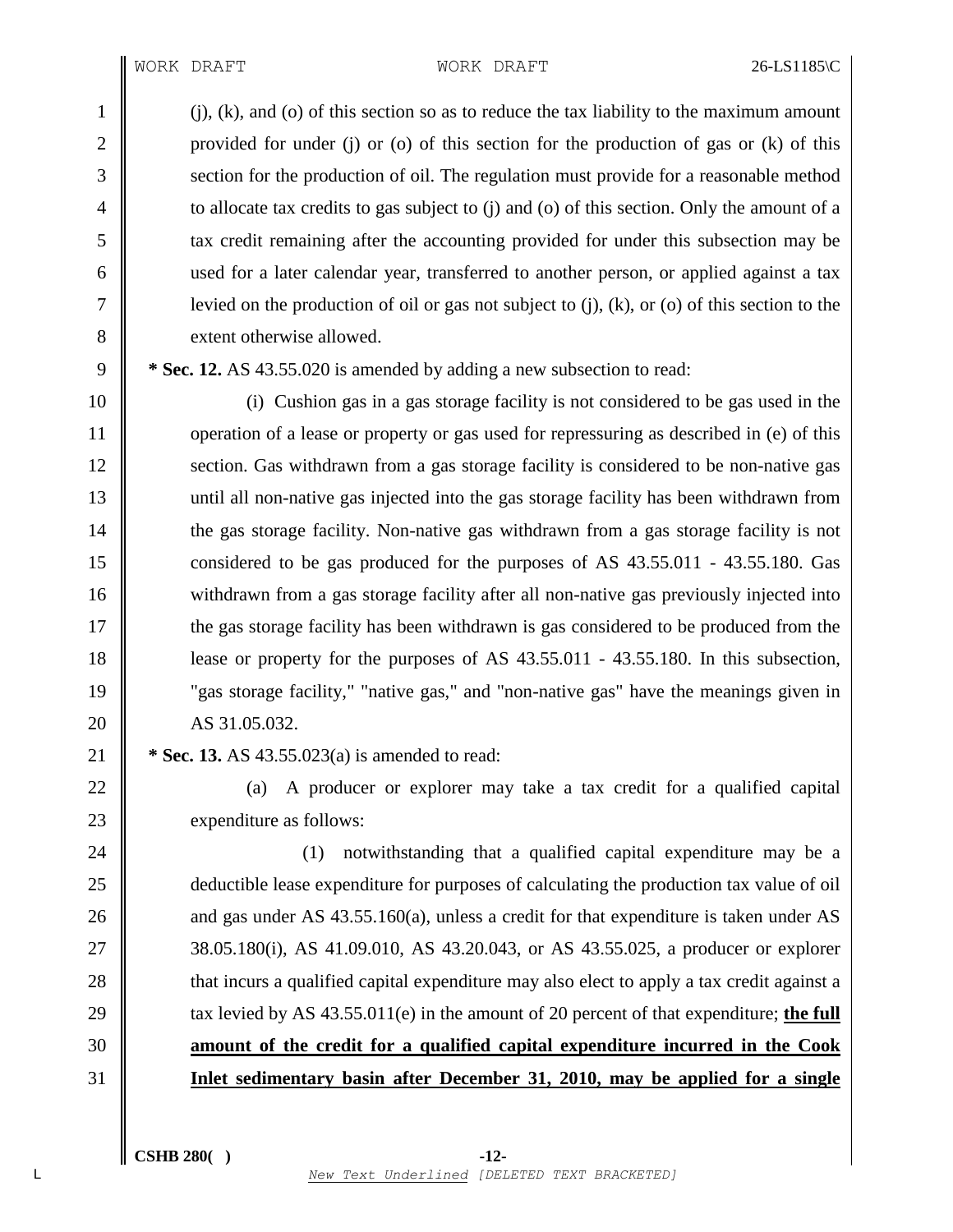1 **calendar year;** however, not more than half of the tax credit **for a qualified capital** 2 **expenditure incurred outside of the Cook Inlet sedimentary basin after December** 3 **31, 2010,** may be applied for a single calendar year;

4 (2) a producer or explorer may take a credit for a qualified capital 5 expenditure incurred in connection with geological or geophysical exploration or in  $\begin{array}{c|c}\n6 & \text{connection with an exploration well only if the producer or explorer}\n\end{array}$ 

7 (A) agrees, in writing, to the applicable provisions of AS 8  $\parallel$  43.55.025(f)(2);

9 (B) submits to the Department of Natural Resources all data 10  $\parallel$  that would be required to be submitted under AS 43.55.025(f)(2). 11 **\* Sec. 14.** AS 43.55.023(d) is amended to read:

12 (d) Except as limited by (i) of this section, a person that is entitled to take a tax 13 credit under this section that wishes to transfer the unused credit to another person or 14 obtain a cash payment under AS 43.55.028 may apply to the department for 15 transferable tax credit certificates. An application under this subsection must be in a 16 form prescribed by the department and must include supporting information and 17 documentation that the department reasonably requires. The department shall grant or 18 deny an application, or grant an application as to a lesser amount than that claimed and 19 deny it as to the excess, not later than 120 days after the latest of (1) March 31 of the 20 year following the calendar year in which the qualified capital expenditure or carried-21 **forward annual loss for which the credit is claimed was incurred; (2) the date the** 22  $\parallel$  statement required under AS 43.55.030(a) or (e) was filed for the calendar year in 23 which the qualified capital expenditure or carried-forward annual loss for which the 24  $\parallel$  credit is claimed was incurred; or (3) the date the application was received by the 25 department. If, based on the information then available to it, the department is 26 **reasonably satisfied that the applicant is entitled to a credit, the department shall,** 27 **except as provided in (n) of this section,** issue the applicant two transferable tax 28 credit certificates, each for half of the amount of the credit; the [. THE] credit shown 29  $\parallel$  on one of the two certificates is available for immediate use. The credit shown on the 30 second of the two certificates may not be applied against a tax for a calendar year 31 earlier than the calendar year following the calendar year in which the certificate is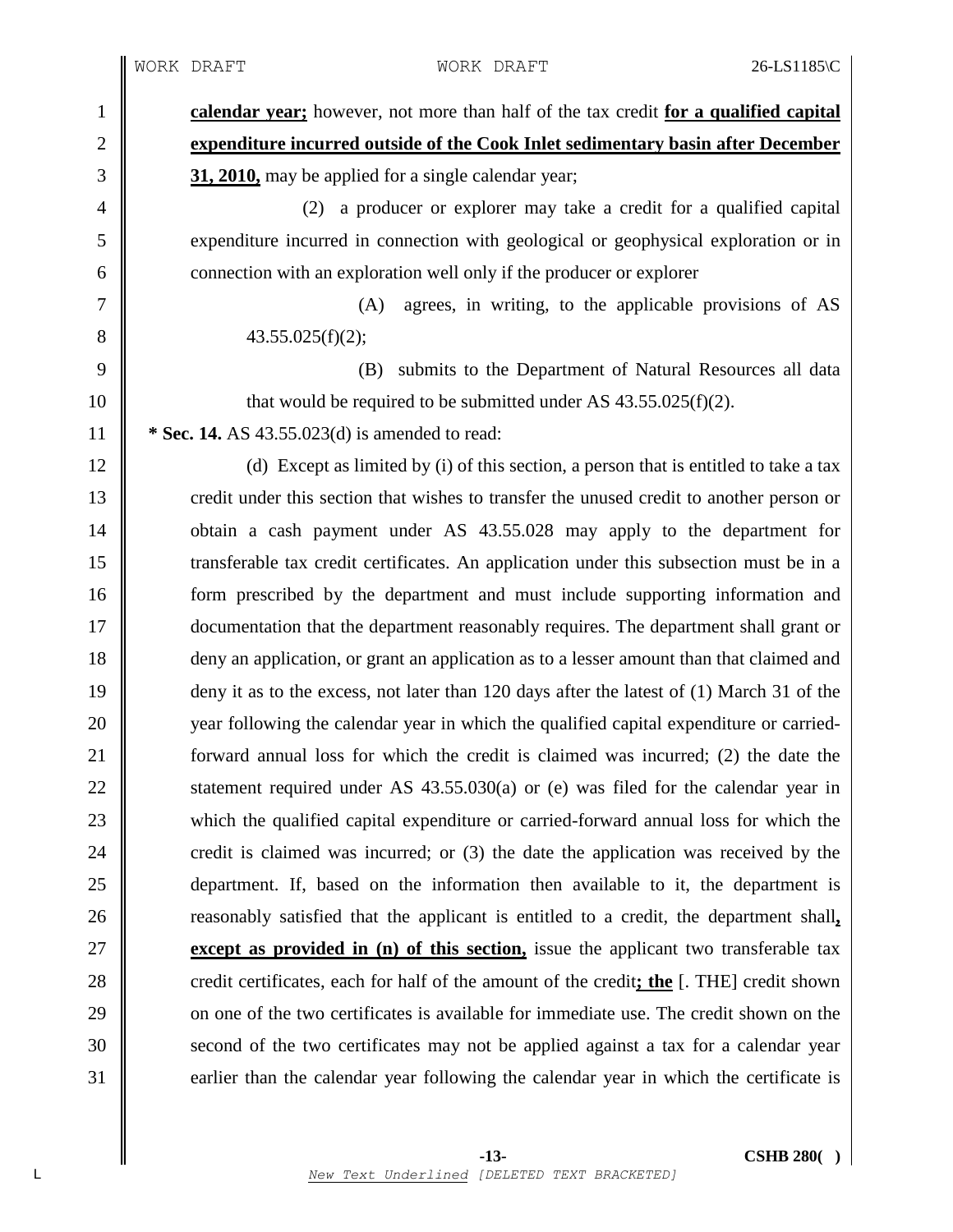WORK DRAFT WORK DRAFT 26-LS1185\C

1 issued, and the certificate must contain a conspicuous statement to that effect; **a** [. A] 2 certificate issued under this subsection does not expire.

3 **\* Sec. 15.** AS 43.55.023(g) is amended to read:

 (g) The issuance of a transferable tax credit certificate under (d) **or (n)** of this section or the purchase of a certificate under AS 43.55.028 does not limit the department's ability to later audit a tax credit claim to which the certificate relates or to adjust the claim if the department determines, as a result of the audit, that the applicant was not entitled to the amount of the credit for which the certificate was issued. The 9 tax liability of the applicant under AS  $43.55.011(e)$  and  $43.55.017 - 43.55.180$  is increased by the amount of the credit that exceeds that to which the applicant was 11 entitled, or the applicant's available valid outstanding credits applicable against the tax 12 | levied by AS  $43.55.011(e)$  are reduced by that amount. If the applicant's tax liability is 13 increased under this subsection, the increase bears interest under AS 43.05.225 from the date the transferable tax credit certificate was issued. For purposes of this subsection, an applicant that is an explorer is considered a producer subject to the tax 16 | levied by AS 43.55.011(e).

17 **\* Sec. 16.** AS 43.55.023 is amended by adding new subsections to read:

18 (m) A producer or explorer may apply for a tax credit for a Cook Inlet well 19 lease expenditure incurred after December 31, 2010, as follows:

**(1)** notwithstanding that a Cook Inlet well lease expenditure may be a 21 deductible lease expenditure for purposes of calculating the production tax value of oil  $\parallel$  and gas under AS 43.55.160(a), unless a credit for that expenditure is taken under (a) **of this section, AS 38.05.180(i), AS 41.09.010, AS 43.20.043, or AS 43.55.025, a producer or explorer that incurs a Cook Inlet well lease expenditure may also elect to**  $\parallel$  apply a tax credit against a tax levied by AS 43.55.011(e) in the amount of 40 percent **o** of that expenditure. A tax credit under this subsection may be applied for a single 27 calendar year;

28 (2) a producer or explorer may take a credit for a Cook Inlet well lease 29 expenditure incurred in connection with geological or geophysical exploration or in 30 **connection** with an exploration well only if the producer or explorer

31 (A) agrees, in writing, to the applicable provisions of AS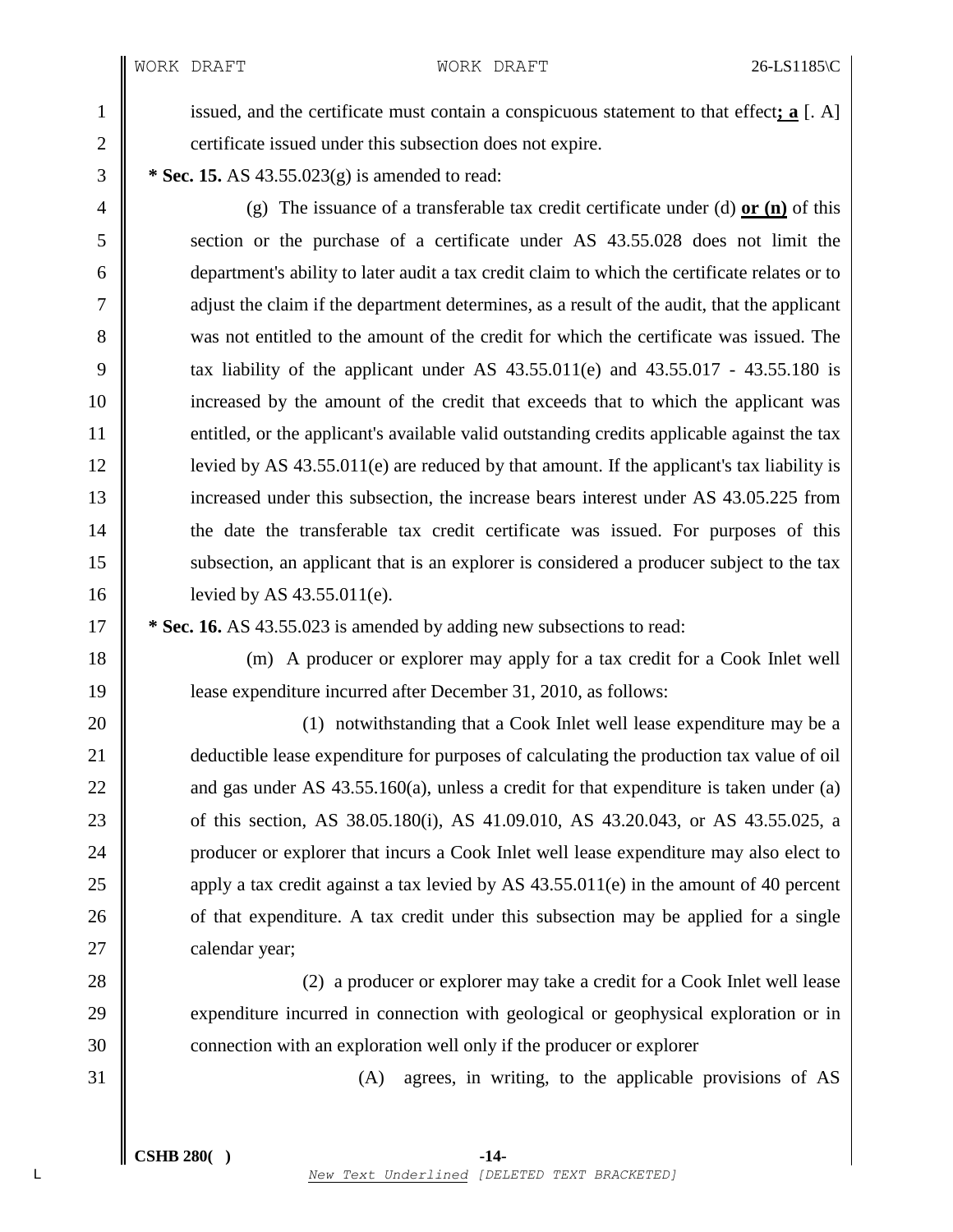1  $\parallel$  43.55.025(f)(2); and

2 || (B) submits to the Department of Natural Resources all data  $3 \parallel$  that would be required to be submitted under AS 43.55.025(f)(2).

 (n) For a lease expenditure incurred in the Cook Inlet sedimentary basin after December 31, 2010, that qualifies for tax credits under (a) and (b) of this section, and  $\parallel$  for a Cook Inlet well lease expenditure that qualifies for a tax credit under (m) of this section, the department shall issue a transferable tax credit certificate to the person 8 entitled to the credit for the full amount of the credit. The transferable tax credit is 9 vailable for immediate use and does not expire.

10 **\* Sec. 17.** AS 43.55.028(a) is amended to read:

11 | (a) The oil and gas tax credit fund is established as a separate fund of the state. 12 The purpose of the fund is to purchase [CERTAIN] transferable tax credit certificates 13 issued under AS 43.55.023**,** [AND CERTAIN] production tax credit certificates issued 14 under AS 43.55.025**, and to pay refunds claimed under AS 43.20.046**.

15 **\* Sec. 18.** AS 43.55.028(e) is amended to read:

 (e) The department, on the written application of **a** [THE] person to whom a transferable tax credit certificate has been issued under AS 43.55.023(d) **or (n)** or **to whom** a production tax credit certificate has been issued under AS 43.55.025(f), may use available money in the oil and gas tax credit fund to purchase, in whole or in part, **the certificate if the department finds that** 

21 || (1) the calendar year of the purchase is not earlier than the first 22 calendar year for which the credit shown on the certificate would otherwise be allowed 23  $\parallel$  to be applied against a tax;

24 (2) **except for the application of a person for the purchase of a** 25 **transferable tax credit certificate issued under AS 43.55.023(n),**

**(A)** within 24 months after applying for the transferable tax  $27 \parallel$  credit certificate or filing a claim for the production tax credit certificate, the **a** applicant incurred a qualified capital expenditure or was the successful bidder  $\parallel$  on a bid submitted for a lease on state land under AS 38.05.180(f);

30 **(B)** [(3)] the amount expended for the purchase would not 31 exceed the total of qualified capital expenditures and successful bids described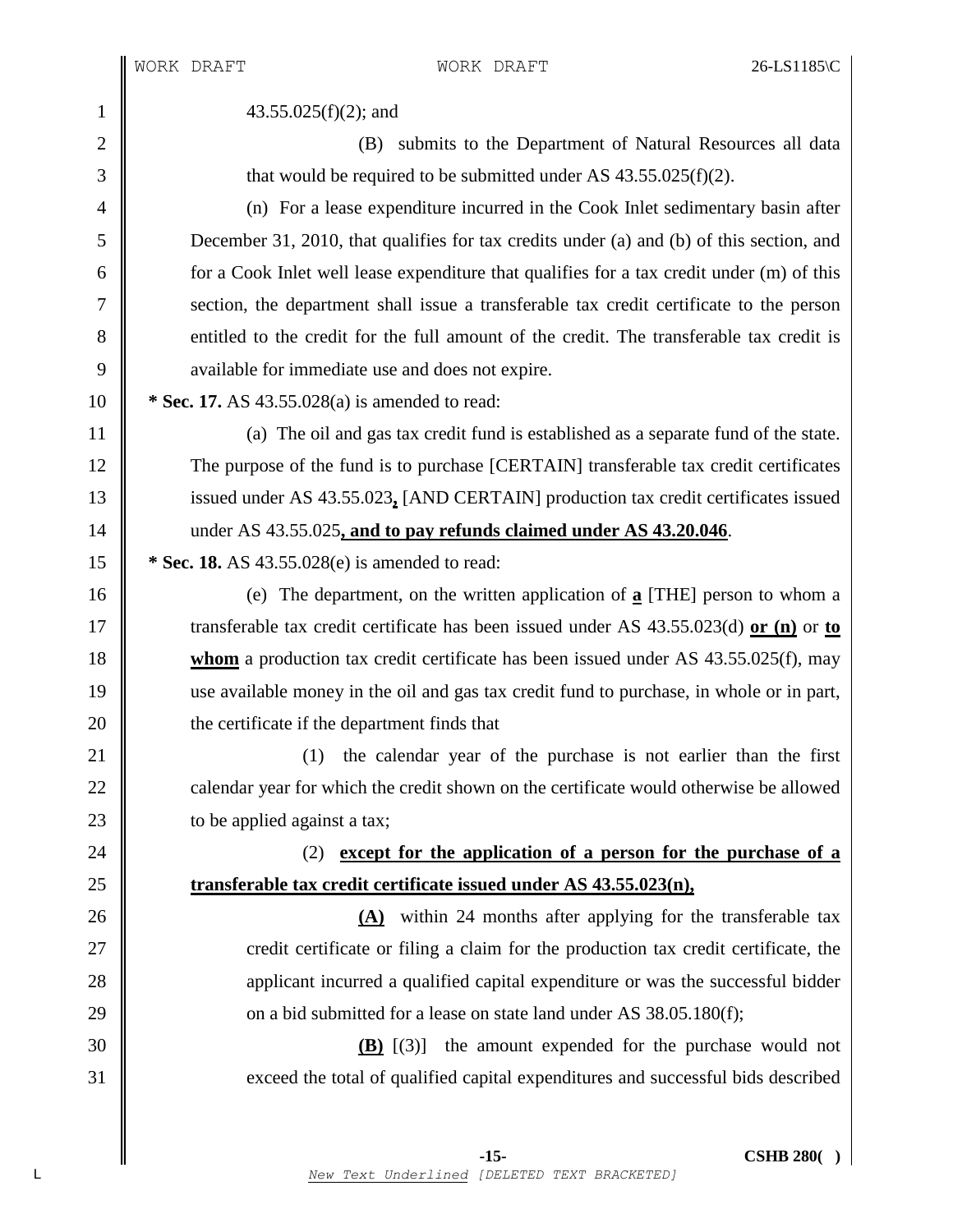∥

| $\mathbf{1}$   | in $(A)$ [(2)] of this <b>paragraph</b> [SUBSECTION] that have not been the subject         |  |
|----------------|---------------------------------------------------------------------------------------------|--|
| $\overline{2}$ | of a finding made under this <b>subparagraph</b> [PARAGRAPH] for purposes of a              |  |
| 3              | previous purchase of a certificate;                                                         |  |
| $\overline{4}$ | $(3)$ [(4)] the applicant does not have an outstanding liability to the state               |  |
| 5              | for unpaid delinquent taxes under this title;                                               |  |
| 6              | $(4)$ [(5)] the applicant's total tax liability under AS 43.55.011(e), after                |  |
| 7              | application of all available tax credits, for the calendar year in which the application is |  |
| 8              | made is zero;                                                                               |  |
| 9              | $(5)$ [(6)] the applicant's average daily production of oil and gas taxable                 |  |
| 10             | under AS 43.55.011(e) during the calendar year preceding the calendar year in which         |  |
| 11             | the application is made was not more than 50,000 BTU equivalent barrels; and                |  |
| 12             | $(6)$ $(7)$ the purchase is consistent with this section and regulations                    |  |
| 13             | adopted under this section.                                                                 |  |
| 14             | * Sec. 19. AS $43.55.028(g)$ is amended to read:                                            |  |
| 15             | The department may adopt regulations to carry out the purposes of this<br>(g)               |  |
| 16             | section, including standards and procedures to allocate available money among               |  |
| 17             | applications for purchases under this chapter and claims for refunds under AS               |  |
| 18             | 43.20.046 when the total amount of the applications for purchase and claims for             |  |
| 19             | refund exceed [WHICH EXCEEDS] the amount of available money in the fund. The                |  |
| 20             | regulations adopted by the department may not, when allocating available money              |  |
| 21             | in the fund under this section, distinguish an application for the purchase of a            |  |
| 22             | credit certificate issued under AS 43.55.023(n) or a claim for refund under AS              |  |
| 23             | 43.20.046.                                                                                  |  |
| 24             | * Sec. 20. AS 44.23.020(e) is amended to read:                                              |  |
| 25             | (e) There is established within the Department of Law the function of public                |  |
| 26             | advocacy for regulatory affairs. The attorney general shall participate as a party in a     |  |
| 27             | matter that comes before the Regulatory Commission of Alaska when the attorney              |  |
| 28             | general determines that participation is in the public interest. When considering           |  |
| 29             | whether participation is in the public interest, the attorney general shall consider        |  |
| 30             | the issues the Regulatory Commission of Alaska must take into consideration                 |  |
| 31             | under AS 42.05.141(d).                                                                      |  |